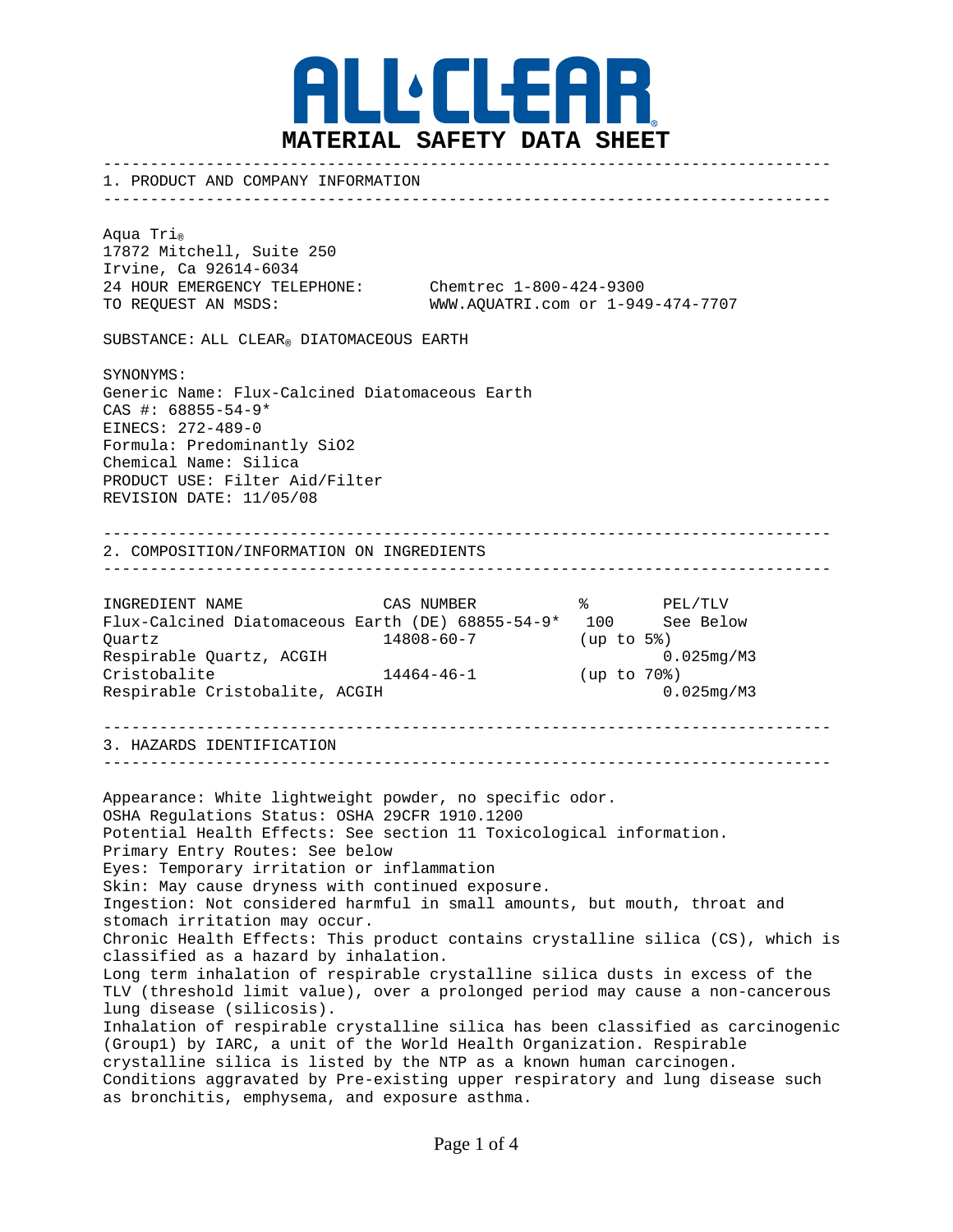------------------------------------------------------------------------------ 4. FIRST AID MEASURES ------------------------------------------------------------------------------ Eyes: Do not rub eyes. Flush eyes with copious amounts of water to remove any dust particles. Consult a physician if irritation persists. Inhalation: Remove from dusty area; drink water to clear throat; blow nose to evacuate dust. Skin Contact: Use moisturizing lotions if dryness occurs. Skin Absorption: NA Ingestion: Drink copious amounts of water to reduce bulk and dryness effects. ------------------------------------------------------------------------------ 5. FIRE FIGHTING MEASURES ------------------------------------------------------------------------------ Flash Point (Method): Nonflammable NFPA Flammable/Combustible N/A Flammable Limits: N/A Liquid Classification: N/A Extinguishing Media: N/A Auto-Ignition Temperature: N/A Unusual Fire or Explosion Hazards: None Special Fire Fighting Procedures: None ------------------------------------------------------------------------------ 6. ACCIDENTAL RELEASE MEASURES ------------------------------------------------------------------------------ Personal Precautions Use proper PPE (See section 8) Environmental Precautions No significant environmental impact Containment and Cleanup Clean up material with vacuum equipped with HEPA filter. Use water as dust suppressant if necessary. ------------------------------------------------------------------------------ 7. HANDLING AND STORAGE ------------------------------------------------------------------------------ Minimize dust generation and accumulation. Avoid contact with eyes. Avoid breathing dust. Repair or dispose of broken bags immediately. Storage Keep away from hydrofluoric acid. Keep dry, and away from odors. ------------------------------------------------------------------------------ 8. EXPOSURE CONTROLS/PERSONAL PROTECTION ------------------------------------------------------------------------------ Goggles: The use safety eyewear to protect from dusts is recommended. Gloves: May use gloves to protect overly-sensitive skin. Respirator: Use NIOSH approved respirators to protect against silicosis producing dusts. For dust concentrations: <10x PEL, use an N95 quarter or half mask respirator; <50X PEL, use a full face respirator equipped with N95 filters; <200X PEL, use a powered air purifying respirator (positive pressure) with N95 filters; for dust concentrations >200X the PEL use a type C, supplied air respirator (continuous flow, positive pressure), with a full face piece. Ventilation: Use adequate exhaust ventilation and/or dust collection to keep dust levels below TLV.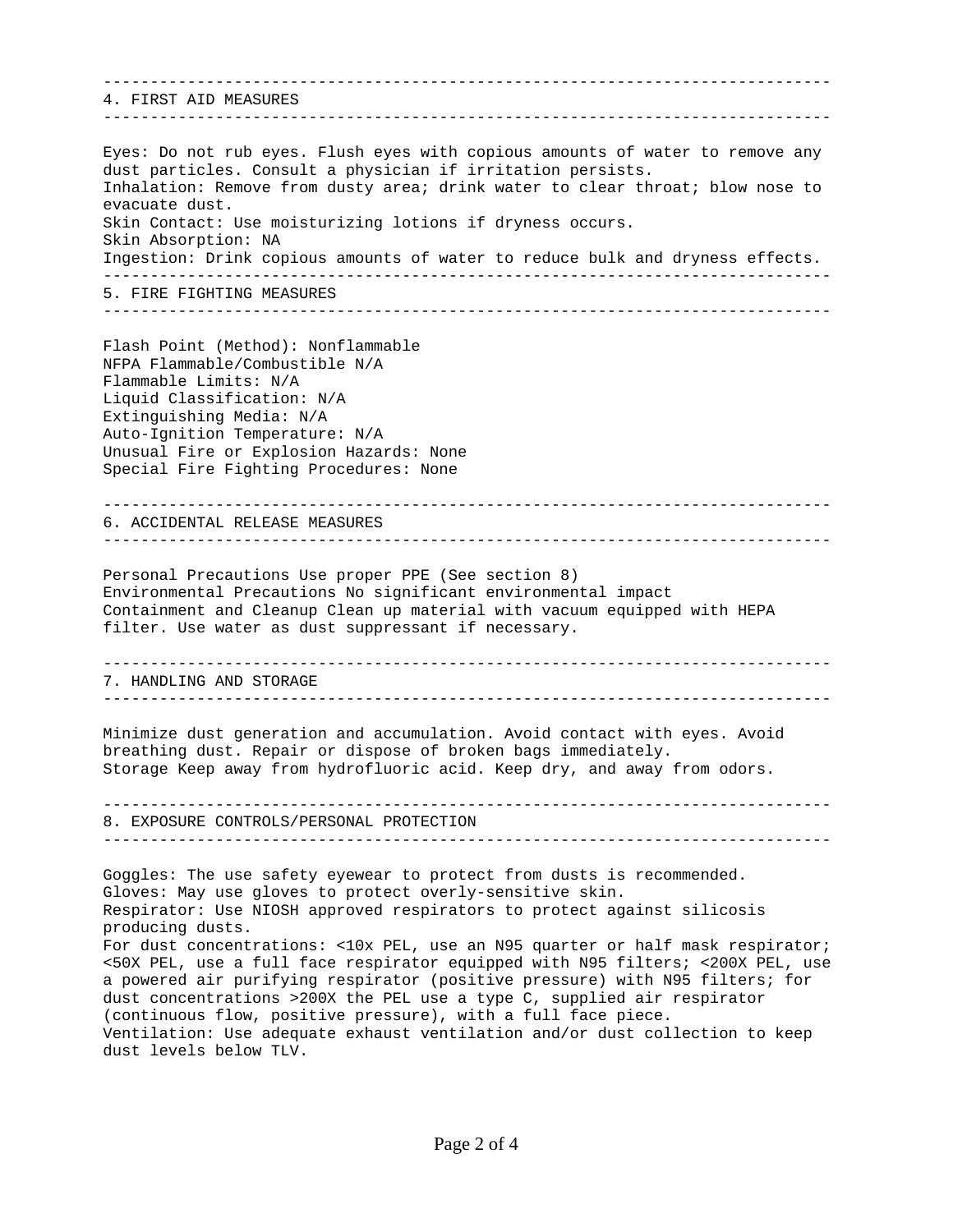------------------------------------------------------------------------------ 9. PHYSICAL AND CHEMICAL PROPERTIES ------------------------------------------------------------------------------ Appearance and Odor: White to off white powder; odorless. Boiling Point: N/A Evaporation Rate (= 1): N/A Vapor Pressure: N/A Specific Gravity (water = 1): 2.3 Water Solubility (%): Negligible Melting Point: N/A Vapor Density: (Air=1): N/A % Volatile by Volume: NONE pH (10% solution) 8-11 ------------------------------------------------------------------------------ 10. STABILITY AND REACTIVITY ------------------------------------------------------------------------------ Material is an inorganic mineral. Material is stable. Hazardous polymerization cannot occur. Physical Hazards: Material not reactive Conditions to Avoid: None in prescribed use. Incompatibilities: Hydrofluoric Acid (HF). Hazardous Decomposition Products: None ------------------------------------------------------------------------------ 11. TOXICOLOGICAL INFORMATION ------------------------------------------------------------------------------ Summary: This product contains crystalline silica (CS), which is classified as a hazard by inhalation.. Long term inhalation of respirable crystalline silica dusts in excess of the TLV (threshold limit value), over a prolonged period may cause a non-cancerous lung disease (silicosis). Inhalation of respirable crystalline silica has been classified as carcinogenic (Group1) by IARC, a unit of the World Health Organization. Respirable crystalline silica is listed by the NTP as a known human carcinogen. ------------------------------------------------------------------------------ 12. ECOLOGICAL INFORMATION ------------------------------------------------------------------------------ Normally considered inert in the environment as manufactured. If contaminated, evaluate according to all applicable Federal, State, and Local laws and regulations. Will not biodegrade, bioaccumulation unlikely. ------------------------------------------------------------------------------ 13. DISPOSAL CONSIDERATIONS ------------------------------------------------------------------------------ Waste Disposal: Material is non-hazardous by RCRA definition (40 CFR 61) Dispose of in accordance with applicable, Federal, State and Local laws and regulations. Packaging Disposal: Dispose of in accordance with applicable, Federal, State and Local laws and regulations.